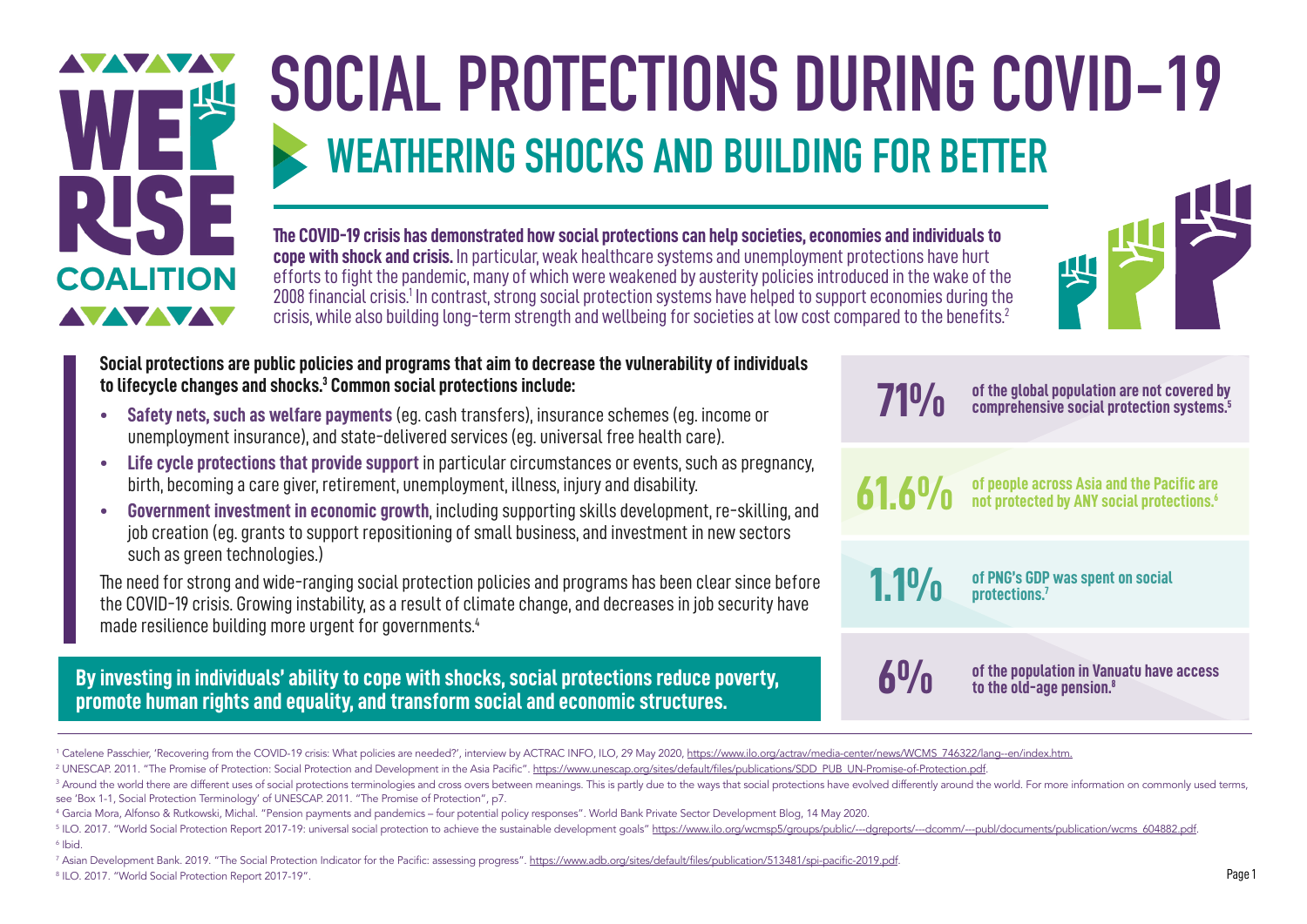**Social protections are a human rights issue with clear obligations for states**, as outlined in international laws including: the Universal Declaration of Human Rights; the Convention on the Elimination of All Forms of Discrimination against Women; the International Covenant on Economic, Social and Cultural Rights; the Convention on the Rights of the Child; the Convention on the Elimination of All Forms of Racial Discrimination; the International Covenant on the Protection of the Rights of All Migrant Workers and their Families; the Convention on the Rights of Persons with Disabilities; and, the Declaration on the Rights of Indigenous Peoples.<sup>9</sup>

**Social Protections are also a key area of focus for the Sustainable Development Goals (SDGs) and the Triennial Conference of Pacific Women.**



### **SDG target 1.3**

Implement nationally appropriate social protection systems and measures for all, including floors, and by 2030 achieve substantial coverage of the poor and the vulnerable.

| —   |         |  |
|-----|---------|--|
| ___ | _______ |  |
|     |         |  |

### **13th Triennial Outcomes Document**

Ensure appropriate social protection measures for poor women, and their dependants, that provide cash and in-kind transfers, protect the vulnerable against livelihood risks and enhance the social status and rights of marginalised people.

### AVAVAVAVAVAVAVAVA

**Social protection policy settings are gendered.** Women are at greater risk of personal and economic shocks, and are therefore important targets of social protections, but are underrepresented in existing policies.

**Women's vulnerability to these shocks is caused by unequal gender roles and norms, which can also be improved with well-designed social protections.**

### **BECAUSE**

- **• Women make up the majority of people in unstable work** –– in the informal economy, and in casual and part-time jobs –– women are more likely to lose work, and less likely to have access to social protections.10
- **• Women undertake a large share of unpaid care work**, women have less time to do paid work, and often rely on men for money in times of crisis.<sup>11</sup>
- **• Crises magnify the power and gender roles that cause violent attitudes**, women are at greater risk of gender based violence during times of shock.<sup>12</sup>
- **• Women are often employed in the public or social services sectors**, women are particularly affected by increases or decreases to funding for social protections.<sup>13</sup>



**of market vendors in Fiji are women, with limited protections as workers in the informal economy15**

<sup>&</sup>lt;sup>9</sup> "UN Human Rights Instruments", Social Protection & Human Rights, accessed 23 June 2020, <u><https://socialprotection-humanrights.org/legal-depository/legal-instruments/un-human-rights-instruments/>.</u>

<sup>&</sup>lt;sup>10</sup> Abbott, David & Handayani, Sri Wening. "Expanding Social Protection in the Pacific". Development Asia 'Insight'. https://development.asia/insight/expanding-social-protection-pacific.

<sup>&</sup>lt;sup>11</sup> ADB. 2019. "The Social Protection Indicator"

<sup>&</sup>lt;sup>12</sup> COVID-19 Response Gender Working Group. 2020. "Gendered Impacts of COVID-19 on Women in Fiji". [http://www.fwrm.org.fj/images/Gender\\_and\\_COVID\\_Guidance\\_Note\\_-\\_Rapid\\_Gender\\_Analysis.](http://www.fwrm.org.fj/images/Gender_and_COVID_Guidance_Note_-_Rapid_Gender_Analysis.pdf?fbclid=IwAR21wLpM2Iq54POrYbiKNYQNn2pwGxLCjzvl2j5kuW1gdZRl0SIQFbwx6rc.) pdf?fbclid=IwAR21wLpM2Iq54POrYbiKNYQNn2pwGxLCjzvl2j5kuW1gdZRl0SIQFbwx6rc.

<sup>13</sup> De Henau, Jerome. "Austerity isn't working for everyone – especially women". The Conversation. 8 March 2017.

<sup>&</sup>lt;sup>14</sup> ADB. 2019. "The Social Protection Indicator"

<sup>15</sup> COVID-19 Response Gender Working Group. 2020. "Gendered Impacts of COVID-19 on Women in Fiji".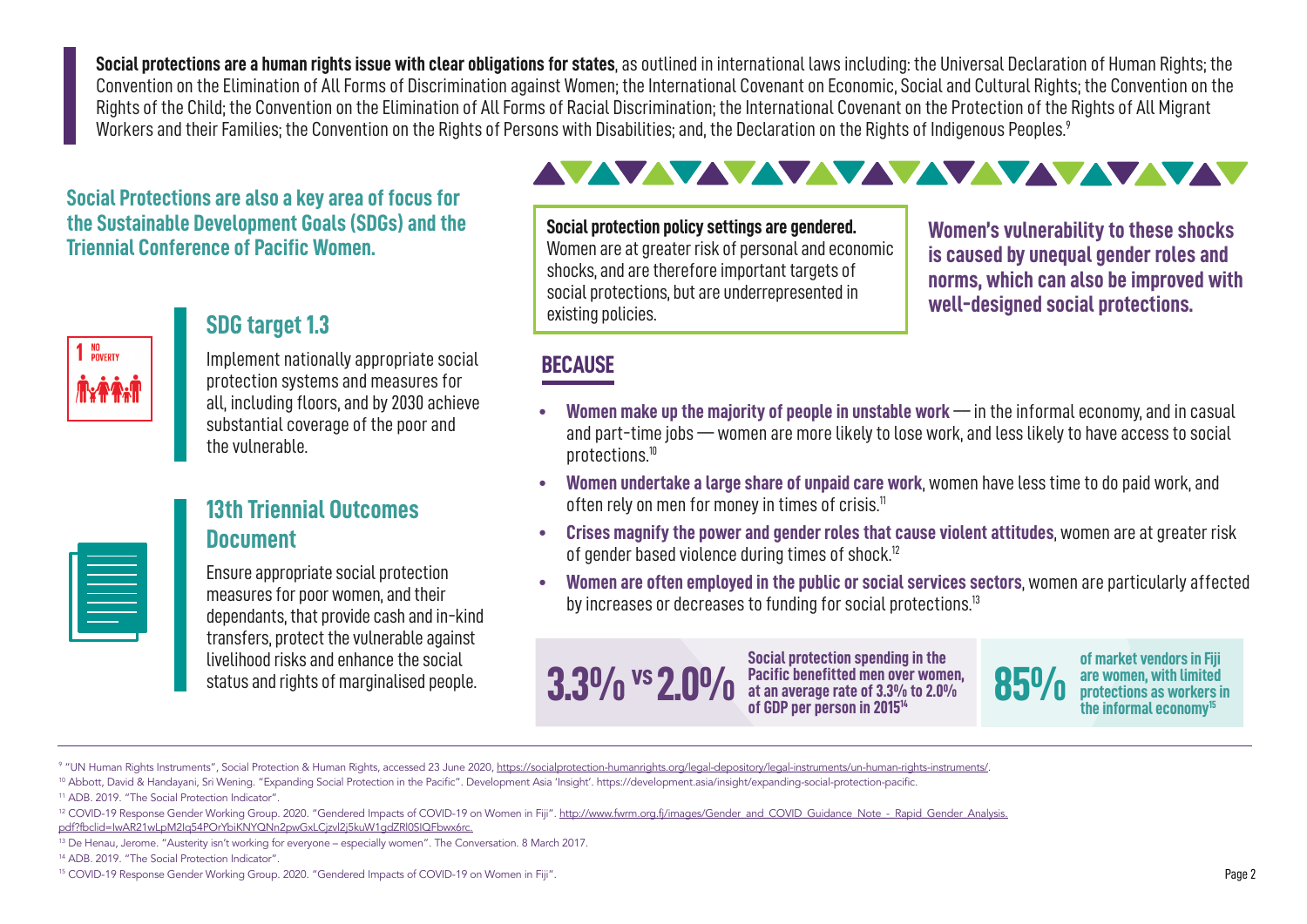

## **WHAT DOES A FEMINIST SOCIAL PROTECTION SYSTEM LOOK LIKE?**

### **UNIVERSAL COVERAGE**

**Universal social protection programs** provide basic safety nets and services for everyone, through 'non-contributory schemes'. This means individuals do not need to pay anything to get essential help.

The ILO considers a basic social protection model to include access for all to essential health care, old-age pensions, disability pensions and child allowances.16

<sup>16</sup> UNESCAP. 2011. "The Promise of Protection".

Thailand brought together multiple health insurance schemes to create a universal health care coverage scheme that provides free health care to all.<sup>17</sup>

<sup>17</sup> ILO. 2017. "World Social Protection Report 2017-19"

**Accessible to all:** Protection schemes are well advertised and designed, so that everyone knows about them and can access them. This includes people living with disability, escaping violence, from diverse language backgrounds, with low literacy, without a fixed address, and without access to internet.

**Supported by funding and institutions:** Social protections are backed by strong government funding and systems. Government departments work together to make sure taxes and income are collected and programs are delivered. The costs of social protections are understood by society as an investment in long term wealth and security.

According to UNESCAP, the cost of a basic social protection package in Pacific countries is estimated at 1 to 3 per cent of Gross National Income.18

The Federated States of Micronesia, Kiribati, the Marshall Islands, and Palau have used money earned from fish licenses to invest in social protections.<sup>19</sup>

19 Abbot & Handavani. "Expanding Social Protection in the Pacific".

**Gender responsiveness is included** in all budgeting and planning processes, so that social protections work to create gender equality. Policies promote the value of care work, both paid and unpaid, in order to boost women's economic independence.

In South Korea the government has invested in expanding child care services, including providing universal childcare vouchers regardless of employment status or income.<sup>20</sup>

<sup>20</sup> Yoon, Jayoung. 2014. "Counting Care Work in Social Policy: Valuing Unpaid Child- and Eldercare in Korea". Feminist Economics, 20:2, pp. 65-89.

**Informal workers are included,** even though they can be hard to reach. Initially, informal workers are included through wide-reaching non-contributory schemes and 'contributory schemes', like pensions and insurances that require small payments over time from policy holders. Longer term, social protections help people in the informal workforce move into more stable work with greater protections through skills training and changes to employment laws.

The Maternal and Child Cash Transfer in Myanmar provides support to mothers in the informal workforce without access to maternity leave and other protections, by providing cash transfers at the time of pregnancy and birth.<sup>21</sup>

**Migrants and immigrants are included,** whether or not they are citizens or residents. Social protections help migrants to contribute to the economy and society, by providing a safety net if things go wrong in an unfamiliar country.

Policies that do not include migrants are understood to reduce stability, by increasing poverty and homelessness in times of crisis.

During COVID-19, Thailand has extended free health care to foreign residents infected with the disease.<sup>22</sup>

22 ILO. 25 March 2020. "Social Protection Reponses to the COVID-19 Crisis: country responses in Asia and the Pacific". [https://www.ilo.org/wcmsp5/groups/public/---asia/---ro](https://www.ilo.org/wcmsp5/groups/public/---asia/---ro-bangkok/documents/briefingnote/wcms_739587.pdf)[bangkok/documents/briefingnote/wcms\\_739587.pdf](https://www.ilo.org/wcmsp5/groups/public/---asia/---ro-bangkok/documents/briefingnote/wcms_739587.pdf)

Indonesia, the Philippines and Sri Lanka have introduced social protections schemes that cover nationals while they are working overseas.<sup>23</sup>

<sup>23</sup> ILO. 2017. "World Social Protection Report 2017-19".



<sup>18</sup> UNESCAP. 2011. "The Promise of Protection".

<sup>21</sup> ILO. 2017. "World Social Protection Report 2017-19".